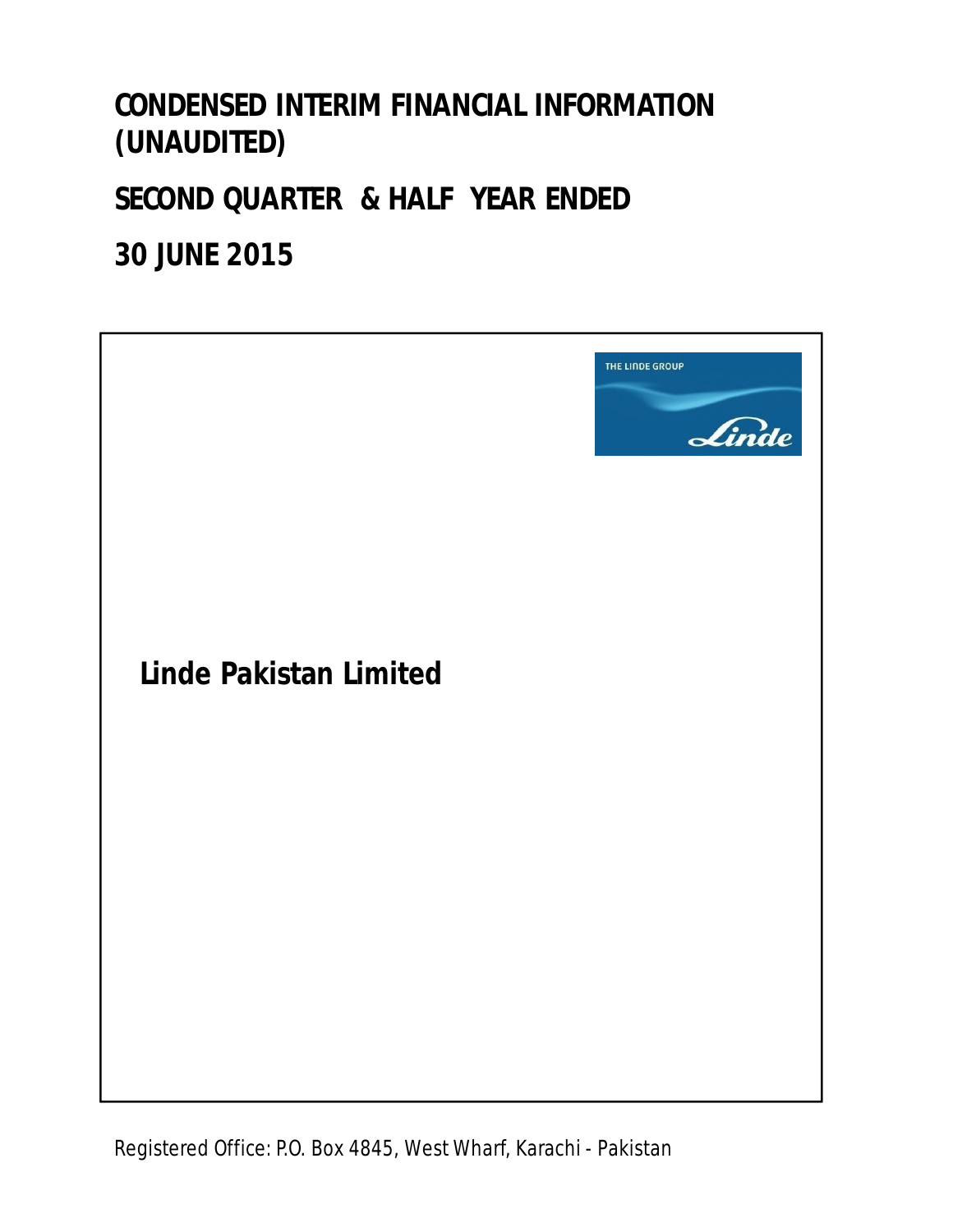

## **Our Vision.**

Linde Pakistan Limited (LPL) will be the leading industrial gases and hospital care Company, admired for its people, who provide innovative solutions that make a difference to the community.

## **Our Mission.**

To engage effectively, responsibly and profitably in the industrial gases, healthcare and welding markets.

LPL consistently seeks a high standard of performance, and aims to maintain a long-term leadership position in its competitive environment. This will be achieved through operating efficiency, continued dedication to serving our customers, cost effectiveness and behavioral conformance to our values.

The Company will be recognized by the communities it operates in, as a safe and environmentally responsible organization.

Our people will be acknowledged for their integrity and talent. The corporation acknowledges that commercial success and sustained profitable growth depends on the recruitment, development and retention of competent human resources and it will continue to invest in building this organizational capacity and capability.

 For shareholders, it protects their investment and provides an acceptable return. This is achieved through continued commercial success in winning new business and retaining existing customers. This is underpinned by the development and provision of new products and services to its customers, offering real value in price, quality, safety & environmental impact.

2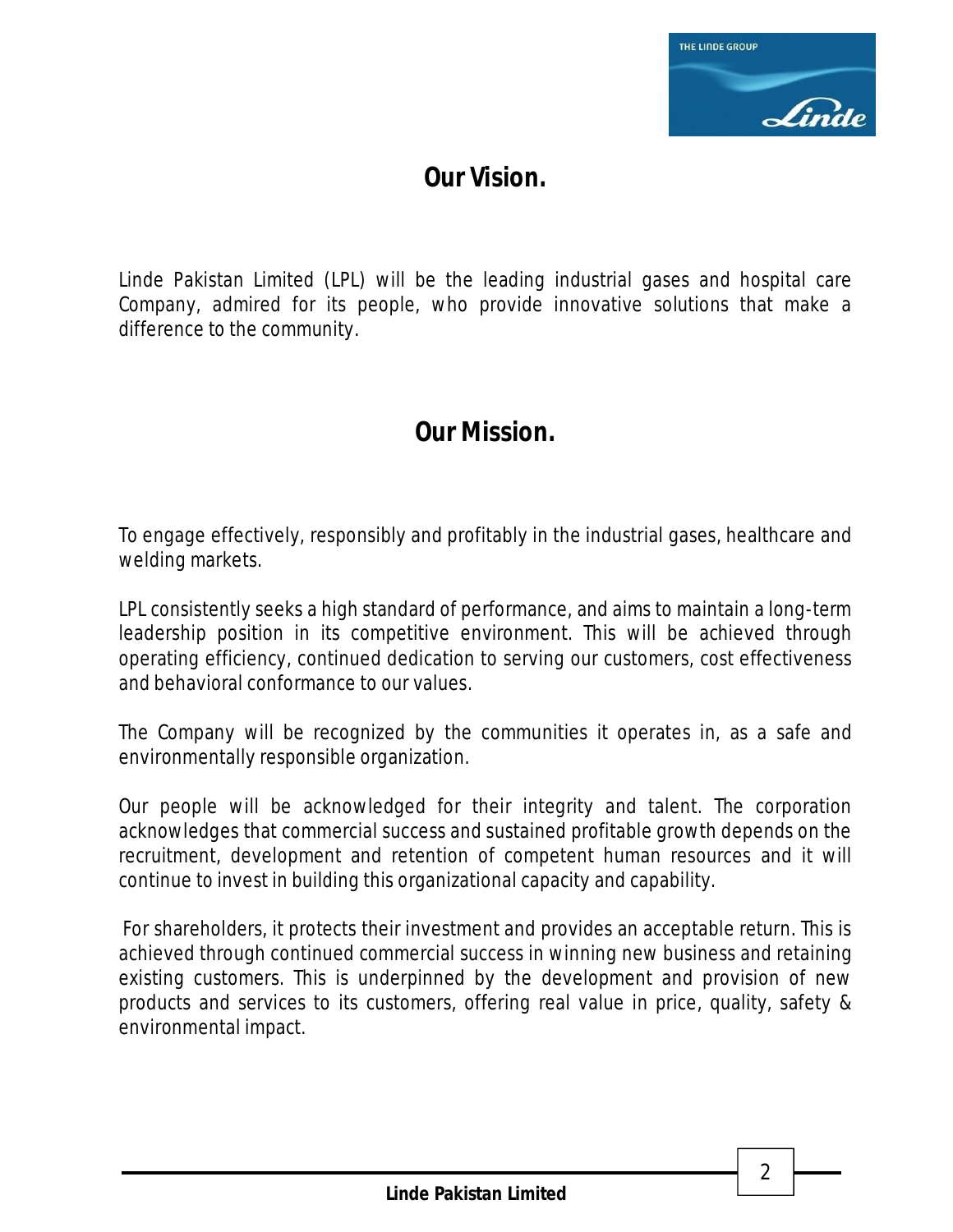**Linde Pakistan Limited**

www.linde.com

# Company information

#### Board of Directors

Munnawar Hamid – OBE Non-Executive Chairman Muhammad Ashraf Bawany Chief Executive & Managing Director Atif Riaz Bokhari Non-Executive Director Humayun Bashir Independent Director Shahid Hafiz Kardar Independent Director Andrew James Cook<br>
Ganapathy Subramanian NarayanaSwamy Non-Executive Director Ganapathy Subramanian NarayanaSwamy Non-Executive Director<br>Muhammad Samiullah Siddiqui Non-Executive Director Muhammad Samiullah Siddiqui

#### Chief Financial Officer

Muhammad Samiullah Siddiqui

#### Company Secretary

Jamal A Qureshi

#### Board Audit Committee

| Humayun Bashir                                | Chairman  | Independent Director                     |
|-----------------------------------------------|-----------|------------------------------------------|
| Atif Riaz Bokhari                             | Member    | Non-Executive Director                   |
| Shahid Hafiz Kardar                           | Member    | Independent Director                     |
| Andrew James Cook                             | Member    | Non-Executive Director                   |
| Ganapathy Subramanian NarayanaSwamy           | Member    | Non-Executive Director                   |
| Jamal A Oureshi                               | Secretary | Company Secretary & Legal Counsel        |
| Board Human Resource & Remuneration Committee |           |                                          |
| Munnawar Hamid - OBE                          | Chairman  | Non-Executive Director                   |
| Muhammad Ashraf Bawany                        | Member    | Chief Executive & Managing Director      |
| Khaleeq Kayani                                | Member    | Non-Executive Director                   |
| Andrew James Cook                             | Member    | Non-Executive Director                   |
| Ganapathy Subramanian NarayanaSwamy           | Member    | Non-Executive Director                   |
| Muhammad Salim Sheikh                         | Secretary | Head of HR                               |
|                                               |           |                                          |
| <b>Share Transfer Committee</b>               |           |                                          |
| Muhammad Ashraf Bawany                        | Chairman  | Chief Executive & Managing Director      |
| Muhammad Samiullah Siddiqui                   | Member    | <b>Executive Director</b>                |
| Wakil Ahmed Khan                              | Secretary | Manager - Corporate Services             |
|                                               |           |                                          |
| <b>Bankers</b>                                |           | <b>Auditors</b>                          |
| Standard Chartered Bank (Pakistan) Limited    |           | KPMG Taseer Hadi & Co.                   |
| Deutsche Bank AG                              |           |                                          |
| Citibank N.A.                                 |           | Legal advisor                            |
| HBL Bank Limited (Barclays Bank Plc)          |           | Ayesha Hamid of Hamid Law Associates     |
| <b>MCB Bank Limited</b>                       |           |                                          |
| National Bank of Pakistan Limit               |           | <b>Registered office</b>                 |
| Meezan Bank Limited                           |           | West Wharf, Dockyard Road, Karachi-74000 |
|                                               |           |                                          |

#### Share registrar Website and Share registrar Website and Share registrar Website

Central Depository Company of Pakistan Limited www.linde.pk

**Non-Executive Director** 

THE LINDE GROUP Linde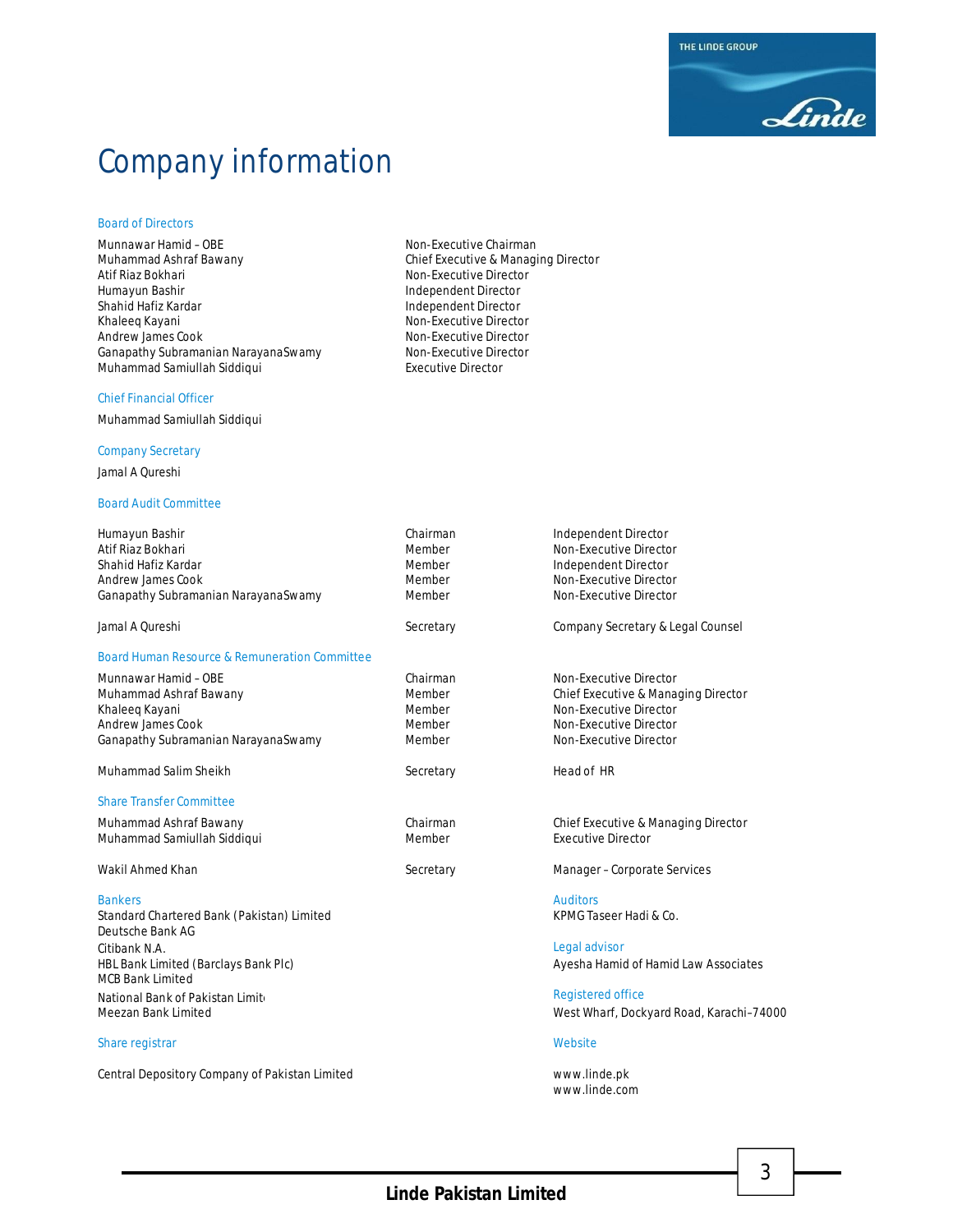### **Directors' Review**

I am pleased to present the Directors' Review together with the condensed interim financial information of your Company for the half year ended 30 June 2015. The accompanying financial statements were subject to a limited scope review by the statutory auditors as required under the code of corporate governance.

Pakistan's economy exhibited signs of continuing improvement. The average Consumer Price Index (CPI) inflation continued to follow a downward trajectory and declined substantially to 4.5% in FY15 from 8.6% last year. Real Gross Domestic Product (GDP) growth in FY15 remained at 4.2% which is slightly higher compared to 4.0% in FY14. Additionally, the foreign exchange position remained strong backed by lower import bills and a stable flow of remittances. This improvement, in spite of a subdued exports performance, led the State Bank of Pakistan (SBP) to slash the policy discount rate by a total of 300 basis points in FY15 which is expected to boost growth in the manufacturing sector.

However, persistent energy shortages and shrinking gas supply continued to adversely impact manufacturing activity and the industrial sector showed a growth of only 3.6% compared to an ambitious target of 6.8%. The proposed foreign investment in the Pak-China Economic Corridor, the Global X Pakistan Exchange Traded Funds (ETF) and the Qatar LNG project reflect investment confidence and a promising outlook for the Pakistan's economy. The government has also made some progress in implementing macroeconomic and structural reforms to strengthen its fiscal position, alleviate energy shortages, and restructure and privatize public enterprises. As a result of these reforms coupled with improving macroeconomic indicators, it is anticipated that the industrial sector will flourish in the period to come. However, performance will remain dependent on the pace of economic and structural reforms, improvement in Governance and managing the challenging political and security environment.

The abovementioned challenges have influenced the Company's performance during the period under review. Moreover, industrial gases and healthcare segments also continued to face a highly competitive market. To mitigate these challenges, your Company continued to improve plant productivity and efficiency through new process initiatives. Similarly, the Company also strengthened its position on Matador-47, a newly introduced electrodes' brand, along with the Matador branded cutting & grinding disks which are gradually gaining ground in the market. As mentioned earlier your Company has focused its emphasis on application development for value addition through production efficiencies in various industry sectors including refineries, steel manufacturers and food and beverage. Likewise renewed focus on special gases, refrigerants, pipeline business and welding solutions is expected to continue to improve differentiation of Linde versus competition. Volumes in gases business increased by around 4% in Quarter-2 over last year same period.

These actions, together with operational cost reductions, resulted in an enhanced Gross Profit for the second quarter ended on June 30, 2015, which at Rs. 204.8 million remained 11% higher compared to the same period last year. Similarly, gross profit percentage to net sales for the second quarter has also improved to 20.7% as against 17.8% in the same quarter last year. Overall, for the first six months, revenue however stood at 3% lower compared to last year. Overheads remained more or less in line with the same period last year as a result of the cost efficiency measures, despite salary increments and inflation.

In order to ensure permanence of the cost efficiencies and improved productivity, the Company has reorganized and restructured during the year necessitating a voluntary separation for selected employees. The cost of the scheme amounted to Rs. 38.5 million which has been recognized in the annexed accounts, and the Company is confident that this cost will be more than offset by future cost savings and strengthen overall profitability. Financing cost for the  $1<sup>st</sup>$  half remained at Rs.9 million higher as against the same period last year mainly on account of higher capitalization last year. As a result of the necessary one-off cost, profit after tax has reduced to Rs 50 million in the first of half 2015, and an EPS of Rs.2.00.

Your Directors are pleased to note that the Company is continuing its efforts and taking effective measures to meet its various challenges as strongly as external circumstances allow.

Karachi: Carachi: Carachi: Carachi: Carachi: Carachi: Carachi: Carachi: Carachi: Carachi: Carachi: Carachi: Carachi: Carachi: Carachi: Carachi: Carachi: Carachi: Carachi: Carachi: Carachi: Carachi: Carachi: Carachi: Carach 31 August 2015

rumawa famid

**Munnawar Hamid OBE** Chairman

4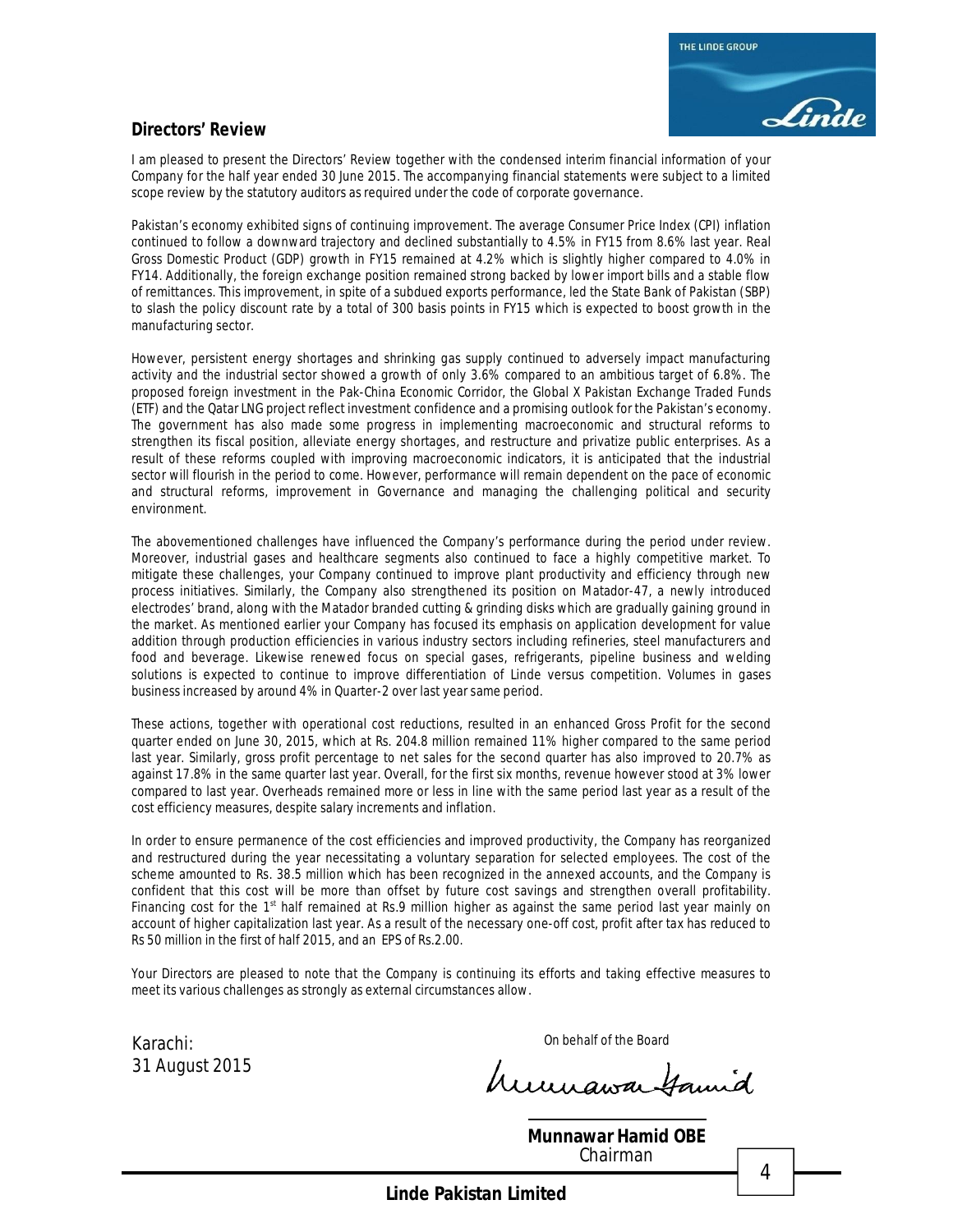

KPMG Taseer Hadi & Co. **Chartered Accountants** Sheikh Sultan Trust Building No. 2 **Beaumont Road** Karachi, 75530 Pakistan

Telephone + 92 (21) 3568 5847 Fax  $+92(21)$  3568 5095 Internet www.kpmg.com.pk

#### Independent Auditors' Report to the Members on Review of **Condensed Interim Financial Information**

#### Introduction

We have reviewed the accompanying condensed interim balance sheet of Linde Pakistan Limited ("the Company") as at 30 June 2015 and the related condensed interim profit and loss account, condensed interim statement of comprehensive income, condensed interim cash flow statement, condensed interim statement of changes in equity and notes to the condensed interim financial information for the six months period then ended (here-in-after referred to as the "condensed interim financial information"). Management is responsible for the preparation and presentation of this condensed interim financial information in accordance with approved accounting standards as applicable in Pakistan for interim financial reporting. Our responsibility is to express a conclusion on this condensed interim financial information based on our review.

#### Scope of Review

We conducted our review in accordance with International Standard on Review Engagements 2410, "Review of Interim Financial Information Performed by the Independent Auditor of the Entity". A review of condensed interim financial information consists of making inquiries, primarily of persons responsible for financial and accounting matters, and applying analytical and other review procedures. A review is substantially less in scope than an audit conducted in accordance with International Standards on Auditing and consequently does not enable us to obtain assurance that we would become aware of all significant matters that might be identified in an audit. Accordingly, we do not express an audit opinion.

#### Conclusion

Based on our review, nothing has come to our attention that causes us to believe that the accompanying condensed interim financial information is not prepared, in all material respects, in accordance with approved accounting standards as applicable in Pakistan for interim financial reporting.

The figures for the quarters ended 30 June 2015 and 30 June 2014 in the condensed interim profit and loss account and condensed interim statement of comprehensive income have not been reviewed and we do not express a conclusion on them.

Date: 31 August 2015

Karachi

Konigiana Iti

KPMG Taseer Hadi & Co. **Chartered Accountants** Moneeza Usman Butt

KPMG Taseer Hadi & Co., a Partnership firm registered in Pakistan<br>and a member firm of the KPMG network of independent member<br>firms affiliated with KPMG International Cooperative ("KPMG International"), a Swiss entity

5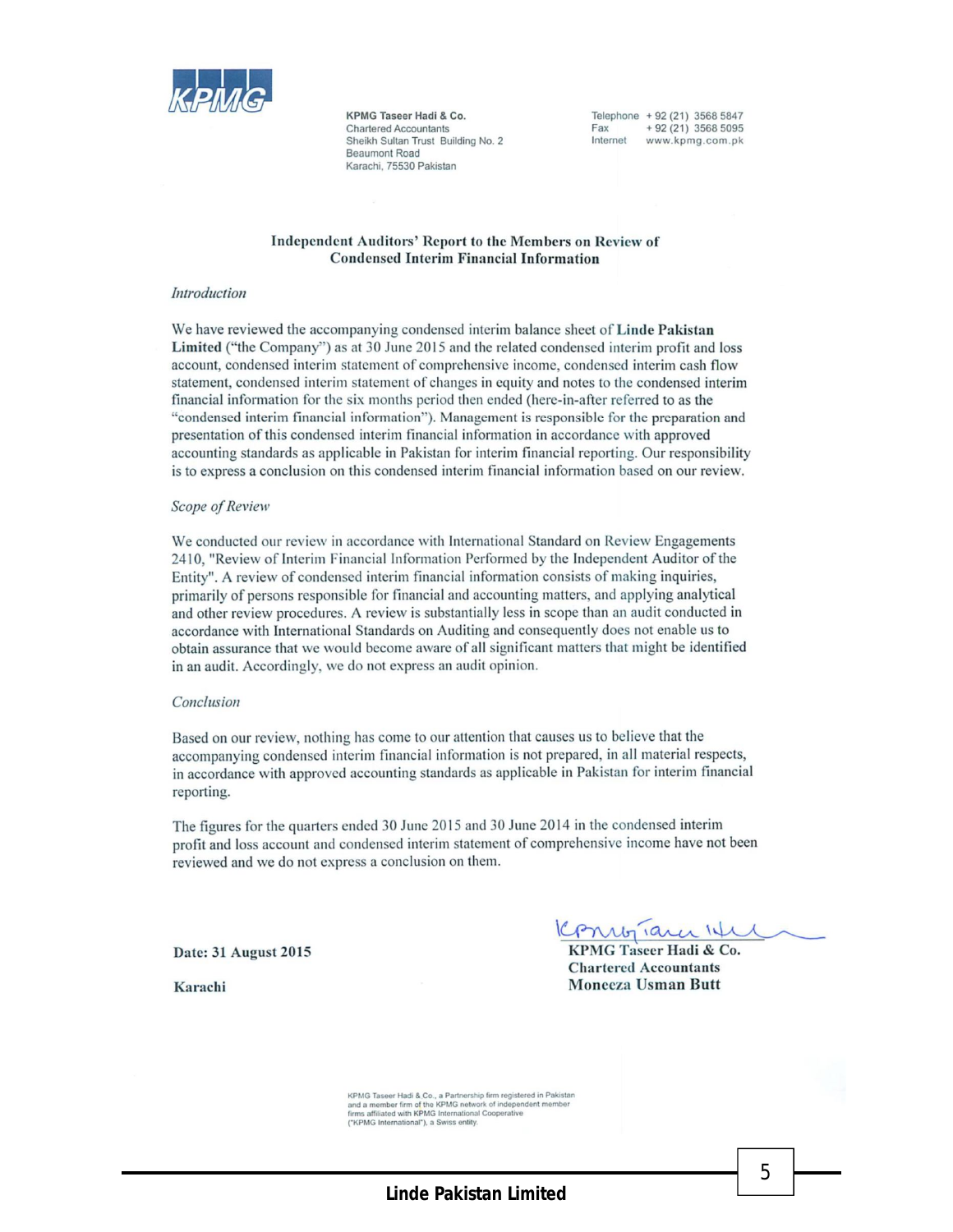### Linde Pakistan Limited Condensed Interim Profit and Loss Account *(Unaudited)*

|                                                  |                |              | For the         |              | For the              |
|--------------------------------------------------|----------------|--------------|-----------------|--------------|----------------------|
|                                                  |                |              | half year ended |              | second quarter ended |
| Rupees in '000                                   | Note           | 30 Jun. 2015 | 30 Jun. 2014    | 30 Jun. 2015 | 30 Jun. 2014         |
| Gross sales                                      |                | 2,254,347    | 2,323,146       | 1,122,196    | 1,176,771            |
| Trade discount and sales tax                     |                | (262, 866)   | (277, 414)      | (130, 931)   | (139, 198)           |
| <b>Net sales</b>                                 | 5              | 1,991,481    | 2,045,732       | 991,265      | 1,037,573            |
| Cost of sales                                    | 5              | (1,575,292)  | (1,621,545)     | (786, 475)   | (853, 048)           |
| <b>Gross profit</b>                              |                | 416,189      | 424,187         | 204,790      | 184,525              |
| Distribution and marketing expenses              | 5              | (122, 377)   | (112, 137)      | (54, 327)    | (51, 141)            |
| Administrative expenses                          | 5              | (117, 203)   | (118, 354)      | (60, 905)    | (58, 170)            |
| Other operating expenses                         |                | (10, 928)    | (16, 992)       | (4, 769)     | (9,661)              |
| Other income                                     |                | 9,597        | 25,186          | 886          | 21,029               |
|                                                  |                | (240, 911)   | (222, 297)      | (119, 115)   | (97, 943)            |
| Operating profit before reorganisation /         |                |              |                 |              |                      |
| restructuring cost                               |                | 175,278      | 201,890         | 85,675       | 86,582               |
| Reorganisation / restructuring cost              | 6              | (38,500)     |                 | (38,500)     |                      |
| Operating profit after reorganisation /          |                |              |                 |              |                      |
| restructuring cost                               |                | 136,778      | 201,890         | 47,175       | 86,582               |
| Finance costs                                    |                | (67, 701)    | (58, 878)       | (30, 864)    | (29,050)             |
| <b>Profit before taxation</b>                    |                | 69,077       | 143,012         | 16,311       | 57,532               |
| Taxation - deferred                              | $\overline{7}$ | (19, 048)    | (45, 984)       | (4,059)      | (14, 070)            |
| Profit for the period                            |                | 50,029       | 97,028          | 12,252       | 43,462               |
|                                                  |                |              | (Rupees)--      |              |                      |
|                                                  |                |              |                 |              |                      |
| Earnings per share - basic and diluted in Rupees |                | 2.00         | 3.88            | 0.49         | 1.74                 |

The annexed notes 1 to 15 form an integral part of this condensed interim financial information.

 $hr^{-1}$ 

**Muhammad Ashraf Bawany** Chief Executive

humawa Hamid

**Munnawar Hamid OBE** Chairman

6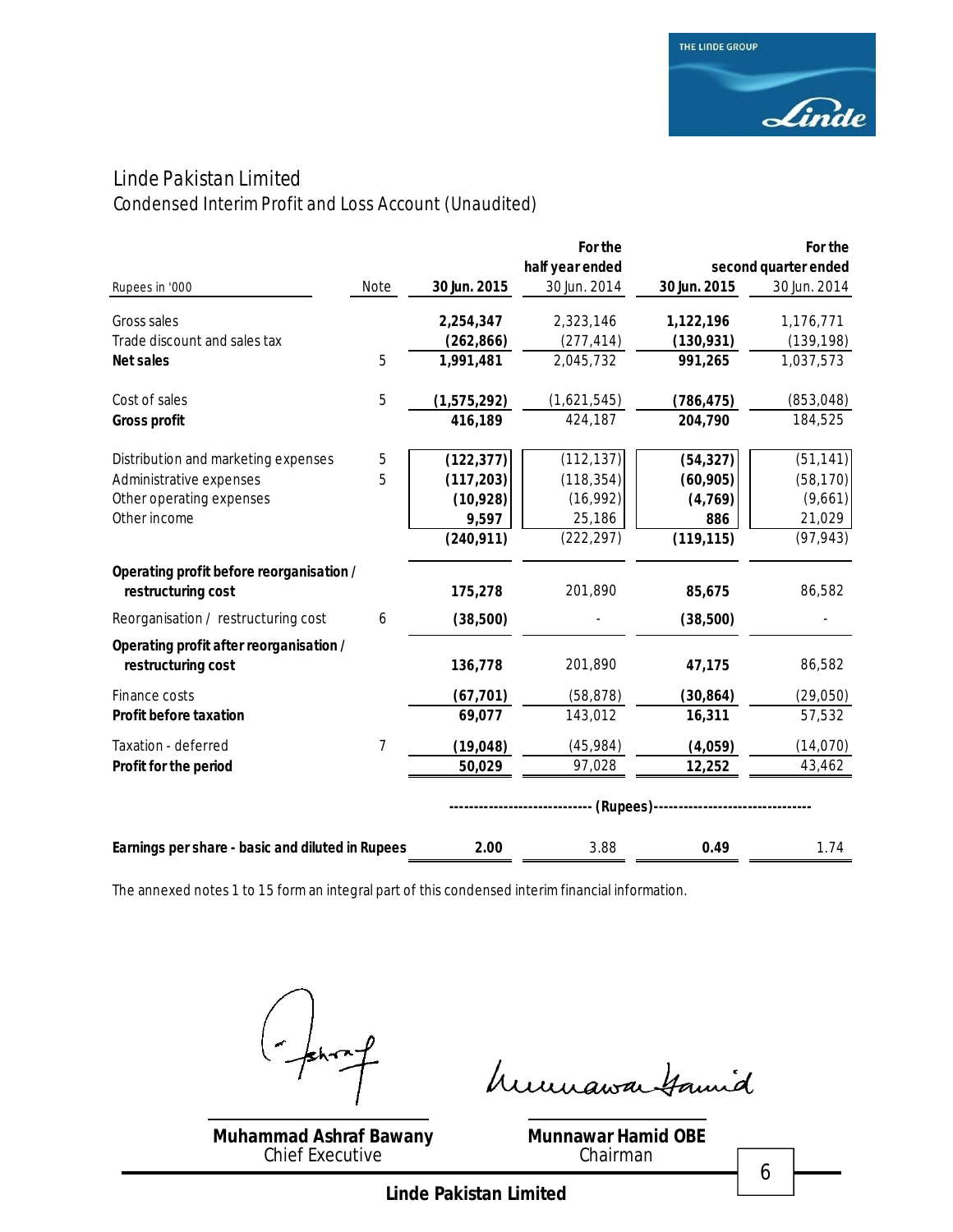

## Linde Pakistan Limited

## Condensed Interim Statement of Comprehensive Income *(Unaudited)*

|                                                                                                    |                       | For the<br>half year ended    |                               | For the<br>second quarter ended |
|----------------------------------------------------------------------------------------------------|-----------------------|-------------------------------|-------------------------------|---------------------------------|
| Rupees in '000                                                                                     | 30 Jun. 2015          | 30 Jun. 2014                  | 30 Jun. 2015                  | 30 Jun. 2014                    |
| Profit for the period                                                                              | 50,029                | 97,028                        | 12,252                        | 43,462                          |
| Other comprehensive income<br>Items that will never be reclassified to profit<br>and loss account: |                       |                               |                               |                                 |
| Net re-measurement on defined<br>benefit plans<br>Tax thereon                                      | 1,413<br>(452)<br>961 | 4,736<br>(1, 563)<br>3,173    | 32,021<br>(10, 553)<br>21,468 | 6,248<br>(2,077)<br>4,171       |
| Items that will be reclassified subsequently<br>to profit and loss account:                        |                       |                               |                               |                                 |
| Changes in fair value of derivative<br>financial instruments<br>Tax thereon                        |                       | (6, 401)<br>2,176<br>(4, 225) |                               |                                 |
| Total comprehensive income for the period                                                          | 50,990                | 95,976                        | 33,720                        | 47,633                          |

The annexed notes 1 to 15 form an integral part of this condensed interim financial information.

 $hr1$ 

**Muhammad Ashraf Bawany** Chief Executive

humawa tamid

**Munnawar Hamid OBE** Chairman

7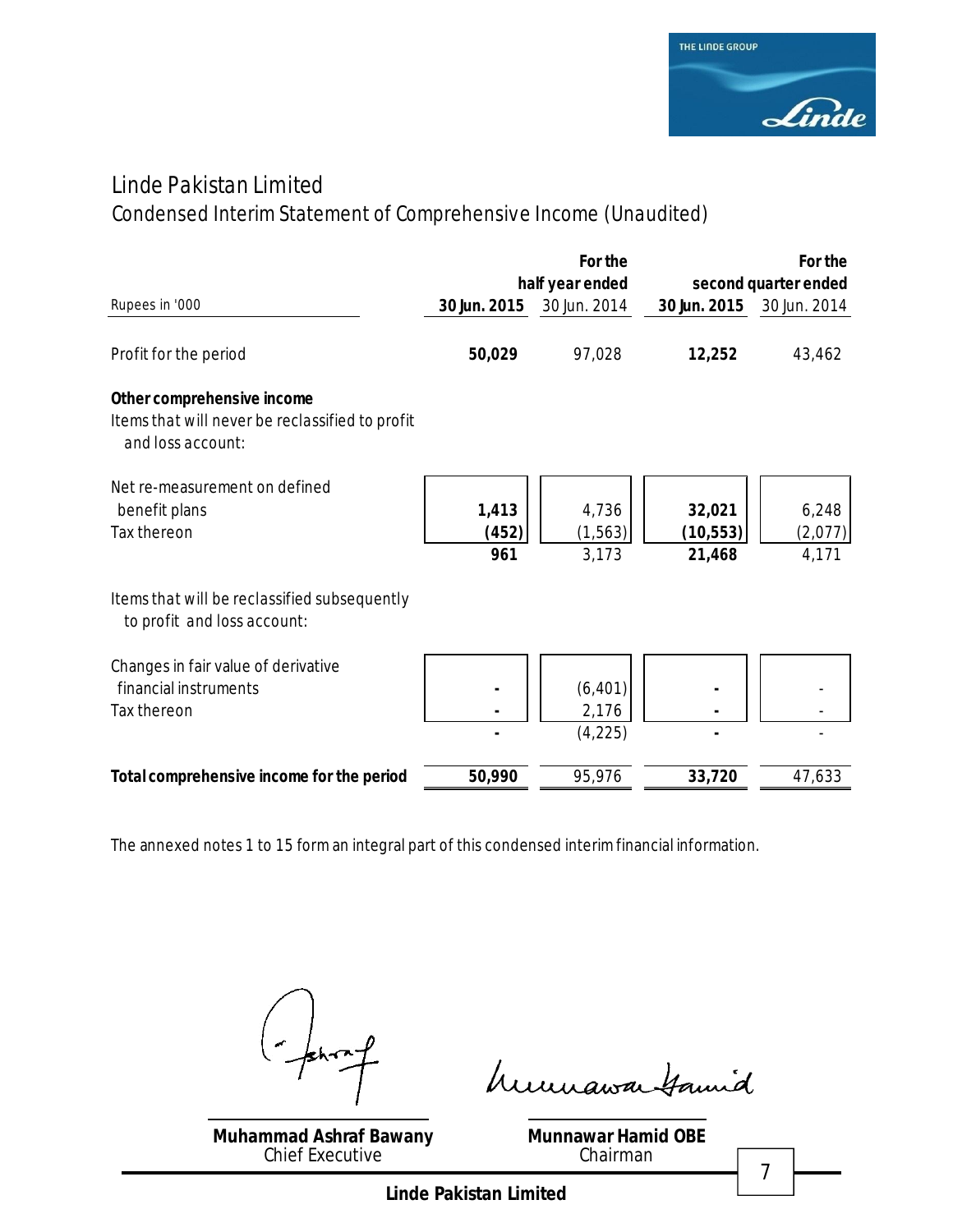### **Linde Pakistan Limited Condensed Interim Balance Sheet**

|                                                                                                    |      | As at              | As at              |
|----------------------------------------------------------------------------------------------------|------|--------------------|--------------------|
| Rupees in '000                                                                                     | Note | 30 Jun. 2015       | 31 Dec. 2014       |
|                                                                                                    |      | (Unaudited)        | (Audited)          |
| ASSETS                                                                                             |      |                    |                    |
| <b>Non-current assets</b>                                                                          |      |                    |                    |
| Property, plant and equipment                                                                      | 8    | 3,122,064          | 3,162,583          |
| Intangible assets                                                                                  |      | 23,076             | 25,370             |
| Investment in subsidiary                                                                           |      | 10                 | 10                 |
| Long term deposits                                                                                 |      | 26,410             | 26,410             |
|                                                                                                    |      | 3,171,560          | 3,214,373          |
| <b>Current assets</b>                                                                              |      |                    |                    |
| Stores and spares                                                                                  |      | 128,247            | 114,790            |
| Stock-in-trade                                                                                     | 9    | 274,062            | 276,591            |
| Trade debts                                                                                        |      | 364,826            | 293,490            |
| Loans and advances                                                                                 |      | 20,500             | 15,231             |
| Deposits and prepayments                                                                           |      | 69,951             | 46,882             |
| Other receivables                                                                                  |      | 77,278             | 96,511             |
| Taxation - net                                                                                     |      | 297,963            | 232,335            |
| Cash and bank balances                                                                             |      | 97,807             | 307,612            |
|                                                                                                    |      | 1,330,634          | 1,383,442          |
|                                                                                                    |      |                    |                    |
| <b>Total assets</b>                                                                                |      | 4,502,194          | 4,597,815          |
| <b>EQUITY AND LIABILITIES</b><br>Share capital and reserves<br>Authorised:                         |      |                    |                    |
| 40,000,000 (2014: 40,000,000) Ordinary shares of Rs. 10 each                                       |      | 400,000            | 400,000            |
| Issued, subscribed and paid-up:                                                                    |      |                    |                    |
| 25,038,720 (2014: 25,038,720) Ordinary shares of Rs. 10 each                                       |      | 250,387            | 250,387            |
| Reserves                                                                                           |      | 1,359,204          | 1,348,427          |
| Unappropriated profit                                                                              |      | 50,990             | 92,153             |
|                                                                                                    |      | 1,410,194          | 1,440,580          |
|                                                                                                    |      | 1,660,581          | 1,690,967          |
| <b>Non-current liabilities</b>                                                                     |      |                    |                    |
| Long term financing                                                                                |      | 675,000            | 810,000            |
| Long term deposits                                                                                 |      | 151,036            | 140,478            |
| Deferred liabilities                                                                               |      | 359,272            | 339,425            |
|                                                                                                    |      | 1,185,308          | 1,289,903          |
| <b>Current liabilities</b>                                                                         |      |                    |                    |
| Trade and other payables                                                                           |      | 1,136,305          | 1,088,752          |
|                                                                                                    |      |                    |                    |
| Short term borrowings<br>Current maturity of long term financing                                   |      | 250,000<br>270,000 | 343,193<br>185,000 |
|                                                                                                    |      | 1,656,305          | 1,616,945          |
|                                                                                                    |      |                    |                    |
| <b>Total equity and liabilities</b>                                                                |      | 4,502,194          | 4,597,815          |
| <b>Contingency and Commitment</b>                                                                  | 10   |                    |                    |
|                                                                                                    |      |                    |                    |
| The annexed notes $1/10$ 15 form an integral part of this condensed interim financial information. |      |                    |                    |

humawa Hamid

**Muhammad Ashraf Bawany** Chief Executive

**Munnawar Hamid OBE** Chairman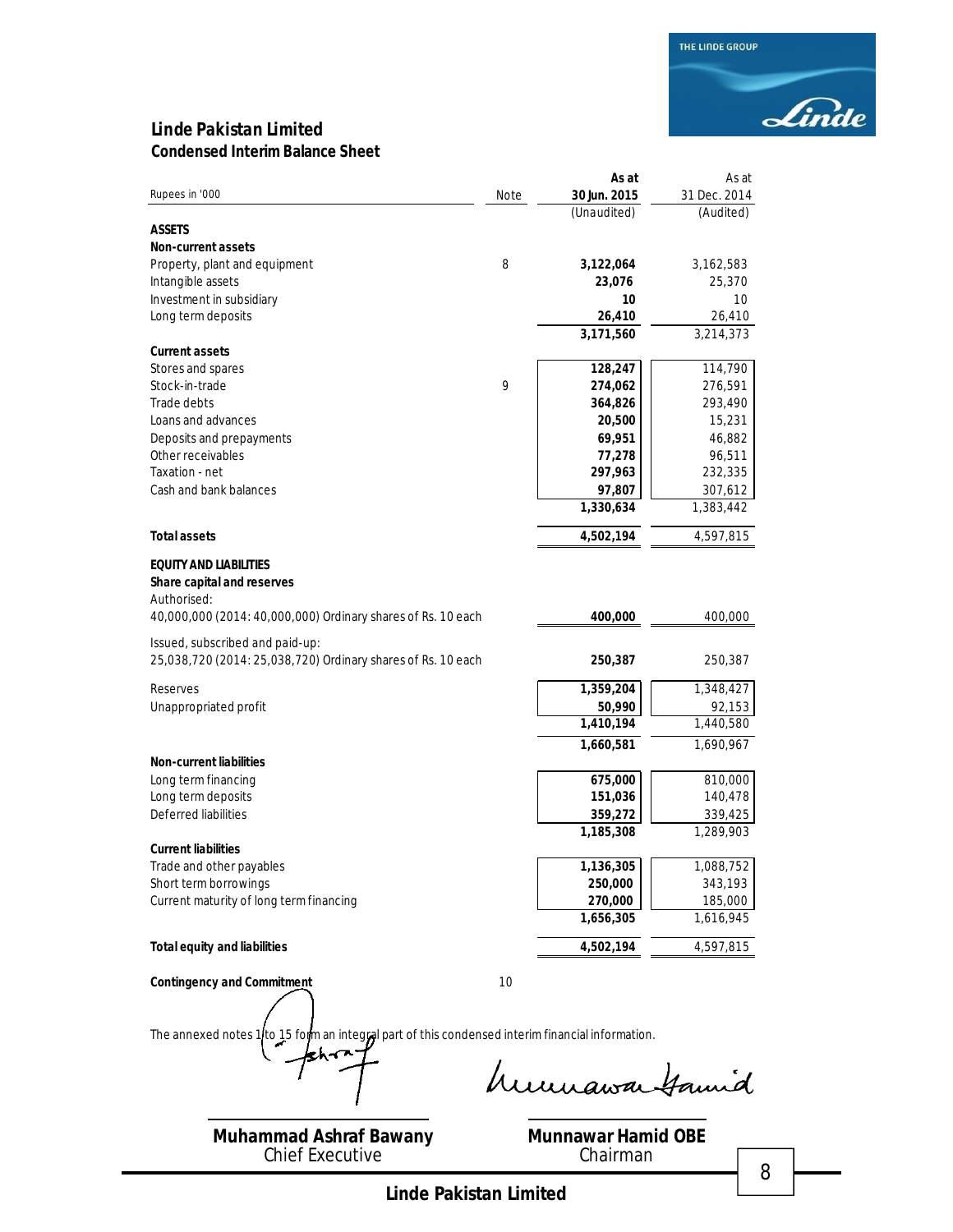

## Linde Pakistan Limited Condensed Interim Cash Flow Statement *(Unaudited)*

|                                                      |             | For the         | For the         |
|------------------------------------------------------|-------------|-----------------|-----------------|
|                                                      |             | half year ended | half year ended |
| Rupees in '000                                       | <b>Note</b> | 30 Jun. 2015    | 30 Jun. 2014    |
|                                                      |             |                 |                 |
| <b>CASH FLOW FROM OPERATING ACTIVITIES</b>           |             |                 |                 |
| Cash generated from operations                       | 11          | 256,277         | 250,824         |
| Finance costs paid                                   |             | (73, 630)       | (49,806)        |
| Income tax paid                                      |             | (65, 628)       | (70, 929)       |
| Post retirement medical benefits paid                |             | (126)           | (93)            |
| Long term loans and deposits                         |             |                 | 130             |
| Long term deposits (cylinders and others)            |             | 10,558          | (5, 744)        |
| Net cash generated from operating activities         |             | 127,451         | 124,382         |
| <b>CASH FLOW FROM INVESTING ACTIVITIES</b>           |             |                 |                 |
| Acquisition of property, plant and equipment         |             | (117, 918)      | (126, 076)      |
| Acquisition of intangible assets                     |             |                 | (665)           |
| Proceeds from disposal of operating assets           |             | 2,566           |                 |
| Interest received on balances with banks             |             | 1,397           | 1,126           |
| Net cash used in investing activities                |             | (113, 955)      | (125, 615)      |
| <b>CASH FLOW FROM FINANCING ACTIVITIES</b>           |             |                 |                 |
| Repayment of long term financing                     |             | (50,000)        | (50,000)        |
| Dividends paid                                       |             | (80, 108)       | (98, 856)       |
| Net cash used in financing activities                |             | (130, 108)      | (148, 856)      |
| Net decrease in cash and cash equivalents            |             | (116, 612)      | (150,089)       |
| Cash and cash equivalents at beginning of the period |             | (35, 581)       | 290,199         |
| Cash and cash equivalents at end of the period       | 12          | (152, 193)      | 140,110         |

The annexed notes 1 to  $+5$  form an integral part of this condensed interim financial information.

sh- $\sim$ 

**Muhammad Ashraf Bawany** Chief Executive

humawa tamid

**Munnawar Hamid OBE** Chairman

9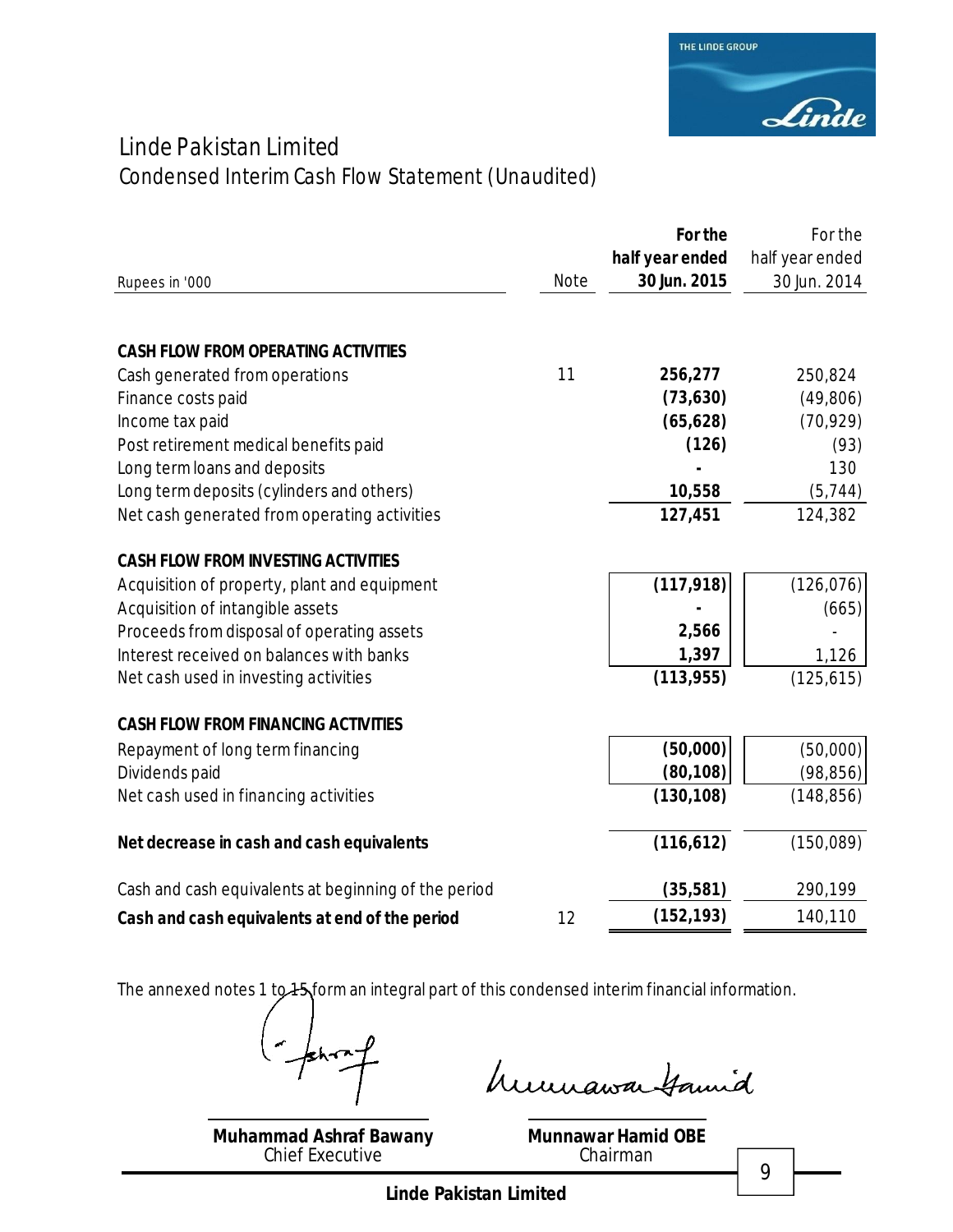

## Linde Pakistan Limited

Condensed Interim Statement of Changes in Equity *(Unaudited)*

|                                                                                                                                                                                                            | For the half year ended 30 June 2015            |                      |                                |                            |                             |
|------------------------------------------------------------------------------------------------------------------------------------------------------------------------------------------------------------|-------------------------------------------------|----------------------|--------------------------------|----------------------------|-----------------------------|
| Rupees in '000                                                                                                                                                                                             | Issued,<br>subscribed<br>and paid-up<br>capital | Hedging<br>reserve   | Reserves<br>General<br>reserve | Unappropriated<br>profit   | Total                       |
| Balance as at 1 January 2014                                                                                                                                                                               | 250,387                                         | 4,225                | 1,303,316                      | 145,266                    | 1,703,194                   |
| Total comprehensive income for the period<br>Profit for the period<br>Other comprehensive income for the period<br>Transactions with owners of the Company                                                 |                                                 | (4, 225)<br>(4, 225) |                                | 97,028<br>3,173<br>100,201 | 97,028<br>(1,052)<br>95,976 |
| recognised directly in equity - Distribution<br>Final dividend for the year ended<br>31 December 2013 - Rs. 4 per share                                                                                    |                                                 |                      |                                | (100, 155)                 | (100, 155)                  |
| Transfer to general reserve<br>Balance as at 30 June 2014                                                                                                                                                  | 250,387                                         |                      | 45,111<br>1,348,427            | (45, 111)<br>100,201       | 1,699,015                   |
| Balance as at 1 January 2015                                                                                                                                                                               | 250,387                                         |                      | 1,348,427                      | 92,153                     | 1,690,967                   |
| Total comprehensive income for the period<br>Profit for the period<br>Other comprehensive income for the period<br>Transactions with owners of the Company<br>recognised directly in equity - Distribution |                                                 |                      |                                | 50,029<br>961<br>50,990    | 50,029<br>961<br>50,990     |
| Final dividend for the year ended<br>31 December 2014 - Rs. 3.25 per share                                                                                                                                 |                                                 |                      |                                | (81, 376)                  | (81, 376)                   |
| Transfer to general reserve<br>Balance as at 30 June 2015                                                                                                                                                  | 250,387                                         |                      | 10,777<br>1,359,204            | (10, 777)<br>50,990        | 1,660,581                   |

The annexed notes 1 to 15 form an integral part of this condensed interim financial information.

 $shr$ 

humawa tamid

**Muhammad Ashraf Bawany** Chief Executive

**Munnawar Hamid OBE** Chairman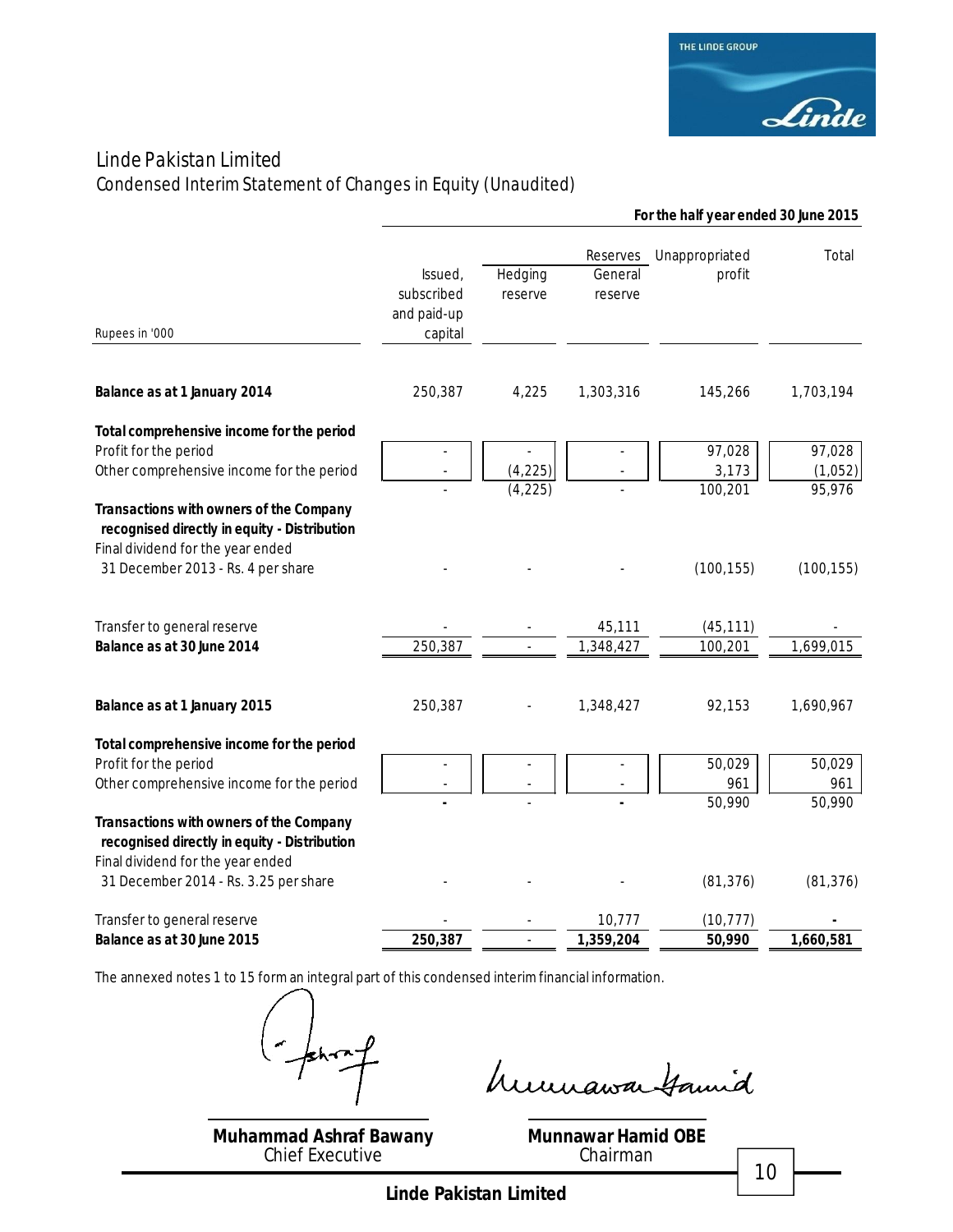

## **Notes to the Condensed Interim Financial Information** *(Unaudited)*

*For the six months period ended 30 June 2015*

### **1. LEGAL STATUS AND OPERATIONS**

Linde Pakistan Limited ("the Company") was incorporated in Pakistan under the Companies Act, 1913 (now Companies Ordinance, 1984), as a private limited company in 1949 and converted into a public limited company in 1958. Its shares are quoted on all the Stock Exchanges of Pakistan. The address of its registered office is West Wharf, Dockyard Road, Karachi, Pakistan.

The Company is principally engaged in the manufacture of industrial and medical gases, welding electrodes and marketing of medical equipment.

The Company is a subsidiary of The BOC Group Limited whereas its ultimate parent company is Linde AG, Germany.

The Company owns a wholly owned subsidiary, BOC Pakistan (Private) Limited ("BOCPL"), which has not carried out any business activities during the period. Accordingly, exemption has been granted by the Securities and Exchange Commission of Pakistan ("SECP") from the application of sub-section (1) to (7) of section 237 of the Companies Ordinance, 1984 requiring consolidation of subsidiary in the preparation of financial statements for the year ending 31 December 2015 and all interim periods within the aforementioned year.

### **2. BASIS OF PREPARATION**

This condensed interim financial information of the Company for the six months period ended 30 June 2015 has been prepared in accordance with the requirements of the International Accounting Standard 34 -Interim Financial Reporting and provisions of and directives issued under the Companies Ordinance, 1984. In case where requirements differ, the provisions of or directives issued under the Companies Ordinance, 1984 have been followed.

This condensed interim financial information of the Company does not include all of the information required for full annual financial statements and should be read in conjunction with the audited annual financial statements of the Company as at and for the year ended 31 December 2014.

This condensed interim financial information is presented in Pak Rupee which is also the Company's functional currency and all financial information presented has been rounded off to the nearest thousand.

### **3. SIGNIFICANT ACCOUNTING POLICIES**

- **3.1** The accounting policies adopted by the Company in the preparation of this condensed interim financial information are the same as those applied in the preparation of the preceding published financial statements of the Company for the year ended 31 December 2014.
- **3.2** Amendments to certain existing standards and new interpretations on approved accounting standards effective during the period either were not relevant to the Company's operations or did not have any significant impact on the accounting policies of the Company.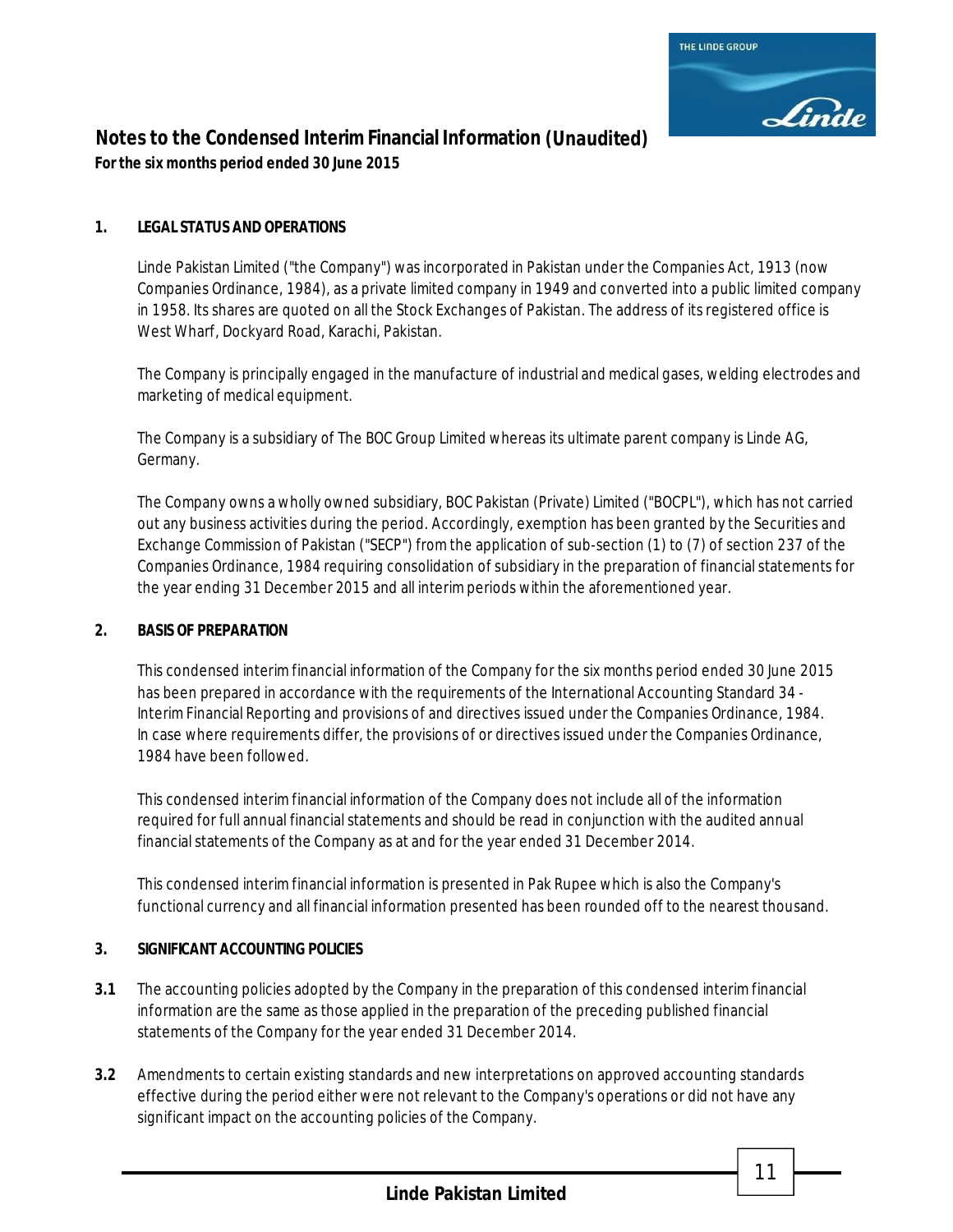

### **4. ACCOUNTING ESTIMATES, JUDGMENTS AND FINANCIAL RISK MANAGEMENT**

Estimates and judgements made by management in the preparation of this condensed interim financial information are the same as those that were applied to the audited annual financial statements of the Company as at and for the year ended 31 December 2014.

The Company's financial risk management objectives and policies are consistent with those disclosed in the audited annual financial statements of the Company as at and for the year ended 31 December 2014.

#### **5. SEGMENT RESULTS**

|                                                             |                                           |                          |                    |                                    |                          | For the half year ended |                                           |                          |                  |                                           |                          | For the second quarter ended |
|-------------------------------------------------------------|-------------------------------------------|--------------------------|--------------------|------------------------------------|--------------------------|-------------------------|-------------------------------------------|--------------------------|------------------|-------------------------------------------|--------------------------|------------------------------|
|                                                             |                                           |                          | 30 June 2015       |                                    |                          | 30 June 2014            |                                           |                          | 30 June 2015     |                                           |                          | 30 June 2014                 |
|                                                             | <b>Industrial</b><br>medical<br>and other | Welding<br>and<br>others | <b>Total</b>       | Industrial<br>medical<br>and other | Welding<br>and<br>others | Total                   | <b>Industrial</b><br>medical<br>and other | Welding<br>and<br>others | Total            | <b>Industrial</b><br>medical<br>and other | Welding<br>and<br>others | Total                        |
| Rupees in '000                                              | gases                                     |                          |                    | gases                              |                          |                         | gases                                     |                          |                  | gases                                     |                          |                              |
| Gross sales                                                 | 1,842,025                                 | 412,322                  | 2,254,347          | 1,890,770                          | 432,376                  | 2,323,146               | 928,973                                   | 193,223                  | 1,122,196        | 962,374                                   | 214,397                  | 1,176,771                    |
| Less:                                                       |                                           |                          |                    |                                    |                          |                         |                                           |                          |                  |                                           |                          |                              |
| Trade discount                                              | 1,992                                     |                          | 1,992              | 5,070                              |                          | 5,070                   | 993                                       |                          | 993              | 646                                       |                          | 646                          |
| Sales tax                                                   | 201,427                                   | 59,447                   | 260,874            | 210,481                            | 61,863                   | 272,344                 | 101,324                                   | 28,614                   | 129,938          | 107,698                                   | 30,854                   | 138,552                      |
|                                                             | 203,419                                   | 59,447                   | 262,866            | 215,551                            | 61,863                   | 277,414                 | 102,317                                   | 28,614                   | 130,931          | 108,344                                   | 30,854                   | 139,198                      |
| Net sales                                                   | 1,638,606                                 | 352,875                  | 1,991,481          | 1,675,219                          | 370,513                  | 2,045,732               | 826,656                                   | 164,609                  | 991,265          | 854,030                                   | 183,543                  | 1,037,573                    |
| Less:                                                       |                                           |                          |                    |                                    |                          |                         |                                           |                          |                  |                                           |                          |                              |
| Cost of sales                                               | 1,292,027                                 | 283,265                  | 1,575,292          | 1,321,545                          | 300,000                  | 1,621,545               | 656,583                                   | 129,892                  | 786,475          | 709,919                                   | 143,129                  | 853,048                      |
| Distribution and                                            |                                           |                          |                    |                                    |                          |                         |                                           |                          |                  |                                           |                          |                              |
| marketing expenses<br>Administrative expenses               | 101,926<br>97,616                         | 20,451<br>19,587         | 122,377<br>117,203 | 93,496<br>98,680                   | 18,641<br>19,674         | 112,137<br>118,354      | 45,108<br>49,610                          | 9,219<br>11,295          | 54,327<br>60,905 | 39,681<br>46,535                          | 11,460<br>11,635         | 51,141<br>58,170             |
|                                                             | 1,491,569                                 | 323,303                  | 1,814,872          | 1,513,721                          | 338,315                  | 1,852,036               | 751,301                                   | 150,406                  | 901,707          | 796,135                                   | 166,224                  | 962,359                      |
| Segment result                                              | 147,037                                   | 29,572                   | 176,609            | 161,498                            | 32,198                   | 193,696                 | 75,355                                    | 14,203                   | 89,558           | 57,895                                    | 17,319                   | 75,214                       |
| Unallocated corporate<br>expenses:                          |                                           |                          |                    |                                    |                          |                         |                                           |                          |                  |                                           |                          |                              |
| Other operating expenses                                    |                                           |                          | (10, 928)          |                                    |                          | (16,992)                |                                           |                          | (4, 769)         |                                           |                          | (9,661)                      |
| Other income                                                |                                           |                          | 9,597              |                                    |                          | 25,186                  |                                           |                          | 886              |                                           |                          | 21,029                       |
| Operating profit before reorganisation / restructuring cost |                                           |                          | 175,278            |                                    |                          | 201,890                 |                                           |                          | 85,675           |                                           |                          | 86,582                       |
| Reorganisation / restructuring cost                         |                                           |                          | (38, 500)          |                                    |                          |                         |                                           |                          | (38, 500)        |                                           |                          |                              |
| Operating profit after reorganisation / restructuring cost  |                                           |                          | 136,778            |                                    |                          | 201,890                 |                                           |                          | 47,175           |                                           |                          | 86,582                       |
| Finance costs                                               |                                           |                          | (67, 701)          |                                    |                          | (58, 878)               |                                           |                          | (30, 864)        |                                           |                          | (29,050)                     |
| $\overline{7}$<br>Taxation - deferred                       |                                           |                          | (19, 048)          |                                    |                          | (45,984)                |                                           |                          | (4,059)          |                                           |                          | (14,070)                     |
| Profit for the period                                       |                                           |                          | 50,029             |                                    |                          | 97.028                  |                                           |                          | 12,252           |                                           |                          | 43,462                       |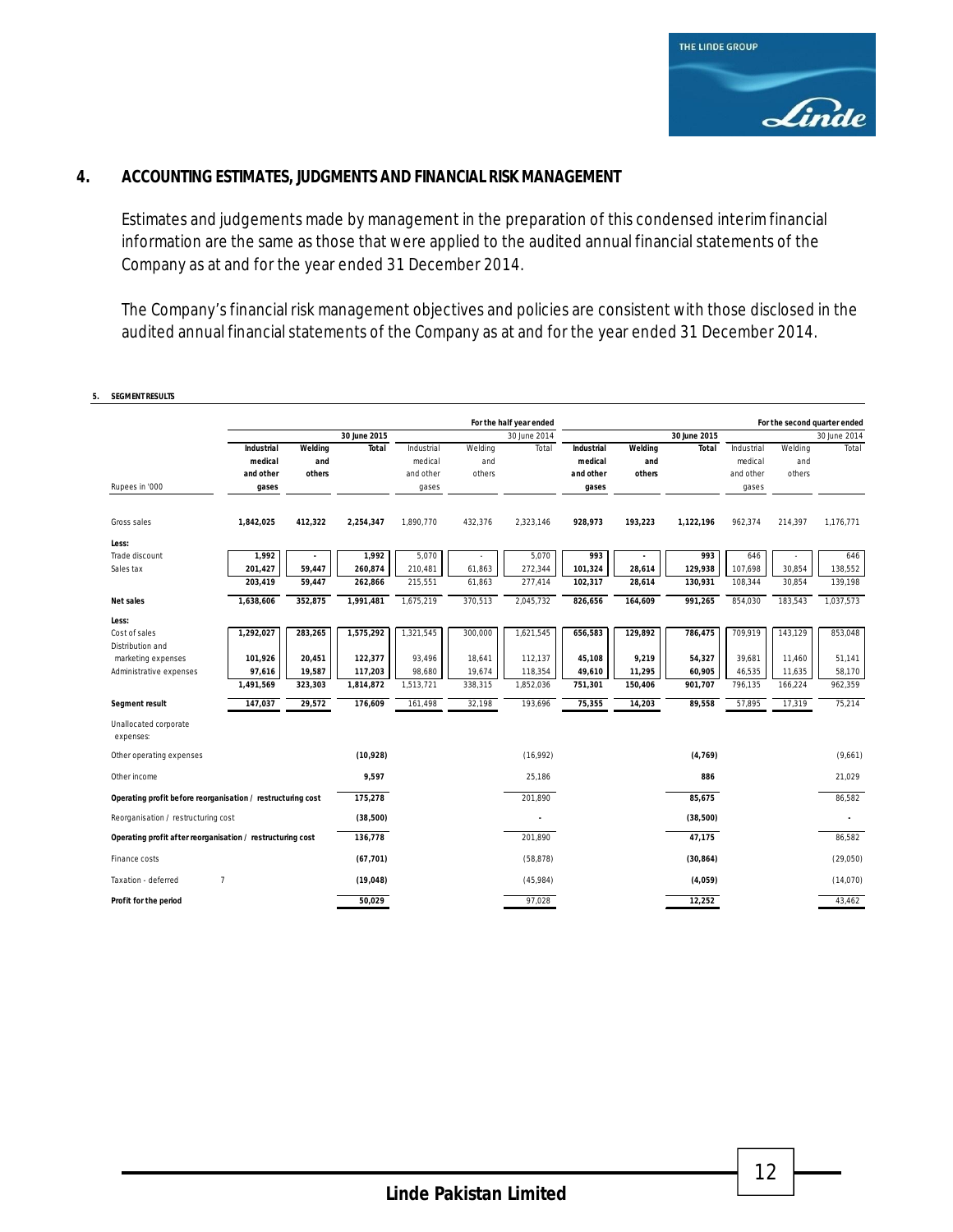#### **6. REORGANISATION / RESTRUCTURING COST**

In order to contain operational costs and improve productivity, during the period, the Board has approved scheme for voluntary separation of selected employees. The cost has been recognised in accordance with duly approved plan and represents severance package to the employees.

#### **7. TAXATION - deferred**

During the period, the minimum tax under section 113 of the Income Tax Ordinance, 2001 has been applied as no tax is payable in respect of the current period owing to tax losses brought forward from previous years. The applicable minimum tax charge has been adjusted against the tax credits available to the Company under section 65B of the Income Tax Ordinance, 2001.

#### **8. PROPERTY, PLANT AND EQUIPMENT**

|     |                                                                                   |      | 30 June     | 31 December |
|-----|-----------------------------------------------------------------------------------|------|-------------|-------------|
|     | Rupees in '000                                                                    | Note | 2015        | 2014        |
|     |                                                                                   |      | (Unaudited) | (Audited)   |
|     |                                                                                   |      |             |             |
|     | Operating assets                                                                  | 8.1  | 3,003,691   | 3,060,895   |
|     | Capital work-in-progress                                                          |      | 118,373     | 101,688     |
|     |                                                                                   |      | 3,122,064   | 3,162,583   |
| 8.1 | <b>Operating assets</b>                                                           |      |             |             |
|     | Net book value as at 1 January 2015 / 2014<br>Additions during the period / year: |      | 3,060,895   | 2,720,118   |
|     | - Land and Building                                                               |      | 4,789       | 23,640      |
|     | - Plant and machinery                                                             |      | 96,048      | 589,778     |
|     | - Vehicles                                                                        |      |             | 6,479       |
|     | - Computer equipments                                                             |      | 2,508       | 6,989       |
|     |                                                                                   |      | 103,345     | 626,886     |
|     | Less:                                                                             |      |             |             |
|     | - Disposals during period / year - net book value                                 |      | (15)        |             |
|     | - Depreciation charge during the period / year                                    |      | (160, 534)  | (286, 109)  |
|     |                                                                                   |      | (160, 549)  | (286, 109)  |
|     |                                                                                   |      | 3,003,691   | 3,060,895   |
| 9.  | STOCK-IN-TRADE                                                                    |      |             |             |
|     |                                                                                   |      | 30 June     | 31 December |
|     | Rupees in '000                                                                    | Note | 2015        | 2014        |
|     |                                                                                   |      | (Unaudited) | (Audited)   |
|     | Raw and packing materials                                                         |      |             |             |
|     | - in hand                                                                         | 9.1  | 77,918      | 56,220      |
|     | - In transit                                                                      |      | 14,731      |             |

Finished goods - in hand

- in transit

**Linde Pakistan Limited**

13

 **92,649** 56,220

**218** 101  **181,413** 220,371  **274,062** 276,591

*9.1* **181,195** 220,270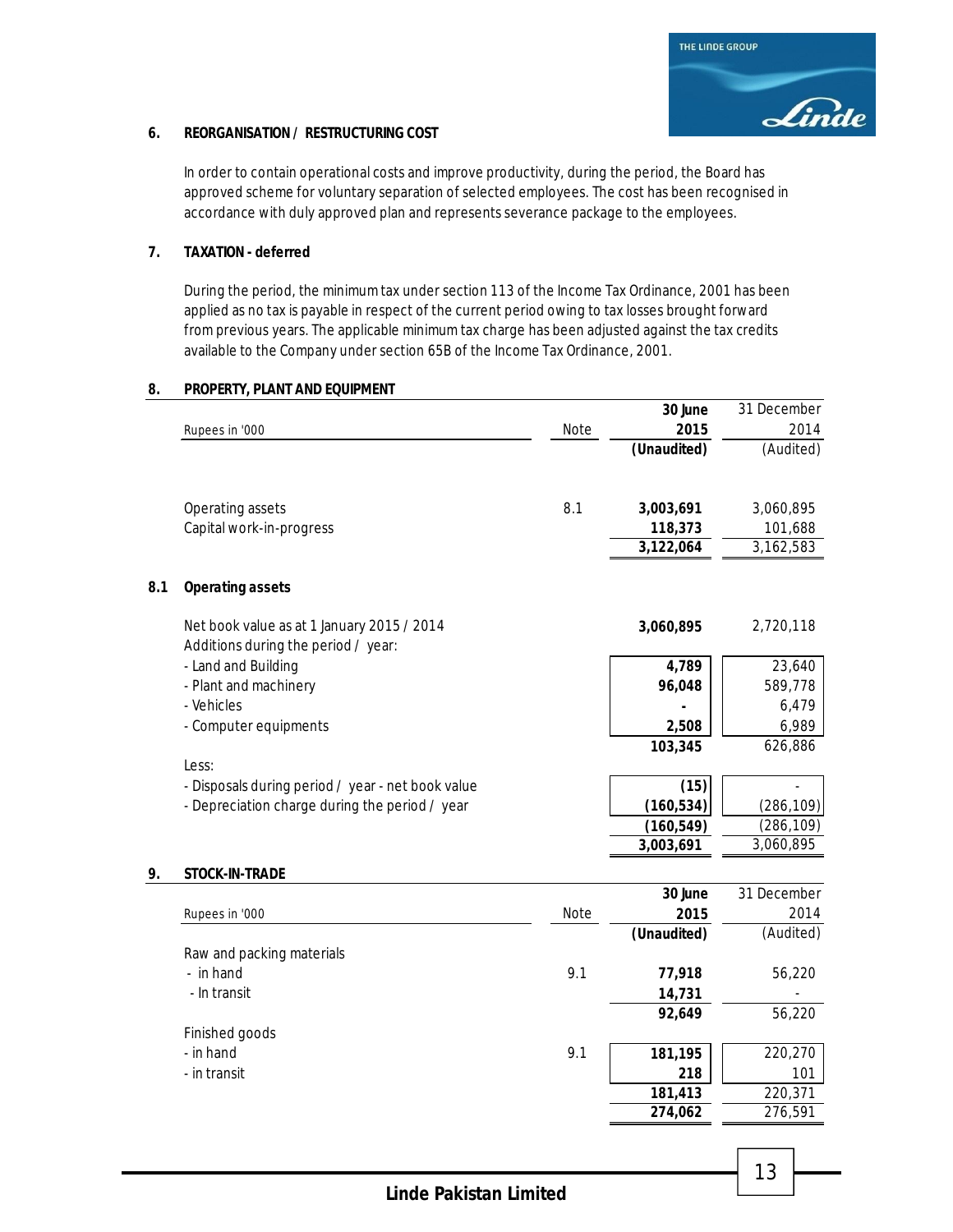- **9.1** Raw and packing materials and finished goods include inventories with a value of Rs. 22,483 thousand (31 December 2014: Rs. 11,282 thousand) which were held by third parties for manufacturing purposes.
- **9.2** The cost of raw and packaging materials and finished goods has been adjusted net of provision for slow moving and obsolete stock by Rs. 24,483 thousand (31 December 2014: Rs. 19,870 thousand).

#### **10. CONTINGENCY AND COMMITMENT**

#### **10.1 Contingency**

The Company has disputed the unilateral increase in rentals of one of its leased premises being exorbitant, unreasonable and unjustified. Therefore, a civil suit has been filed against the Lessor. The Court has directed parties to maintain status quo. The amount not acknowledged as debt in this regard as at 30 June 2015 amounted to Rs. 39,591 thousand (31 December 2014: Rs.38,501 thousand).

#### **10.2 Commitment**

Capital commitments outstanding as at 30 June 2015 amounted to Rs.118,532 thousand (31 December 2014: Rs. 100,209 thousand).

#### **11. CASH GENERATED FROM OPERATIONS**

|                                                   |             | For the         | For the         |
|---------------------------------------------------|-------------|-----------------|-----------------|
|                                                   |             | half year ended | half year ended |
| Rupees in '000                                    | <b>Note</b> | 30 Jun. 2015    | 30 Jun. 2014    |
| Profit before taxation                            |             | 69,077          | 143,012         |
| Adjustments for:                                  |             |                 |                 |
| Depreciation                                      |             | 160,534         | 140,987         |
| Amortisation                                      |             | 2,294           | 2,101           |
| Liabilities written back                          |             |                 | (20, 556)       |
| Gain on disposal of property, plant and equipment |             | (2, 551)        |                 |
| Mark-up income from savings and deposit accounts  |             | (1, 397)        | (1,091)         |
| Finance costs                                     |             | 67,701          | 58,878          |
| Reorganisation / restructuring cost               |             | 38,500          |                 |
| Post retirement medical benefits                  |             | 325             | 302             |
| Working capital changes                           | 11.1        | (78, 206)       | (72, 809)       |
|                                                   |             | 256,277         | 250,824         |
| 11.1 Working capital changes                      |             |                 |                 |
| Increase in current assets:                       |             |                 |                 |
| Stores and spares                                 |             | (13, 457)       | (10, 138)       |
| Stock-in-trade                                    |             | 2,529           | (1, 596)        |
| Trade debts                                       |             | (71, 336)       | (100, 965)      |
| Loans and advances                                |             | (5,269)         | (10, 269)       |
| Deposit and prepayments                           |             | (23,069)        | (8, 512)        |
| Other receivables                                 |             | 21,687          | (30, 982)       |
|                                                   |             | (88, 915)       | (162, 462)      |
| Decrease in current liabilities:                  |             |                 |                 |
| Trade and other payables                          |             | 10,709          | 89,653          |
|                                                   |             | (78, 206)       | (72, 809)       |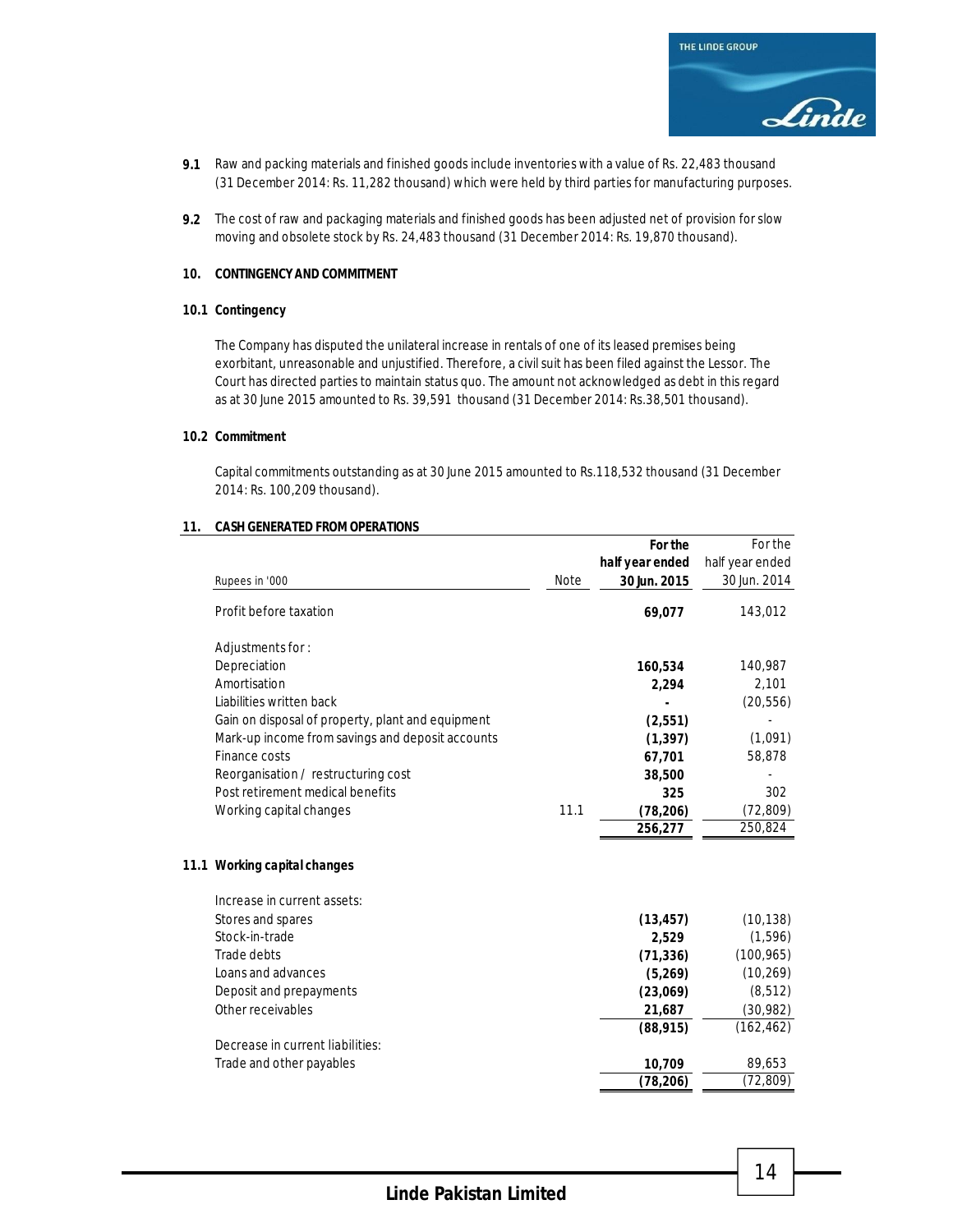

**30 June 30 June**

#### **12. CASH AND CASH EQUIVALENTS**

|                                                                                             | For the                           | For the                 |
|---------------------------------------------------------------------------------------------|-----------------------------------|-------------------------|
|                                                                                             | half year ended                   | half year ended         |
| Rupees in '000                                                                              | 30 Jun. 2015                      | 30 Jun. 2014            |
| Cash and bank balances<br>Short term borrowings - running finance under mark-up arrangement | 97.807<br>(250,000)<br>(152, 193) | 140.110<br>۰<br>140,110 |

#### **13. TRANSACTIONS AND BALANCES WITH RELATED PARTIES**

The related parties comprise of group companies, entities with common directors, major shareholders, key management employees and retirement benefit funds. Transactions and balances with related parties and associated undertakings are given below.

#### **13.1 Transactions with related parties are summarised as follows:**

| Rupees in '000                                                                                    |                                                                                                  | 2015    | 2014    |
|---------------------------------------------------------------------------------------------------|--------------------------------------------------------------------------------------------------|---------|---------|
| Nature of relationship                                                                            | <b>Nature of transactions</b>                                                                    |         |         |
| The BOC Group Limited (Parent)                                                                    | Technical assistance fee                                                                         | 22,221  | 20,459  |
|                                                                                                   | Dividend                                                                                         | 48,826  | 60,093  |
| Linde AG (Ultimate parent)                                                                        | Information systems support<br>/ maintenance and development                                     | 20,262  | 16,782  |
| <b>Associated Companies</b>                                                                       | Purchase of goods and receipt<br>of services                                                     | 23,837  | 26,339  |
|                                                                                                   | Staff related cost in respect of services<br>claimed by the Company from<br>associated companies | 13,918  | 12,211  |
| Related entities by virtue of<br>common directorship                                              | Sale of goods                                                                                    | 28,676  | 30,134  |
| <b>Staff Retirement Benefits</b>                                                                  | <b>Contributions to Staff Retirement Funds</b>                                                   | 17,209  | 17,346  |
| Key management personnel                                                                          | Remuneration for the period                                                                      | 115,108 | 119,255 |
| Meeting fee to Directors and<br>remuneration to Non-Executive<br><b>Directors</b>                 |                                                                                                  | 2,741   | 2,807   |
| Re-measurement: Actuarial gain<br>recognised in other comprehensive<br>income on account of Staff |                                                                                                  |         |         |
| <b>Retirement Benefits</b>                                                                        |                                                                                                  | 1,586   | 4,453   |
|                                                                                                   |                                                                                                  |         | 15      |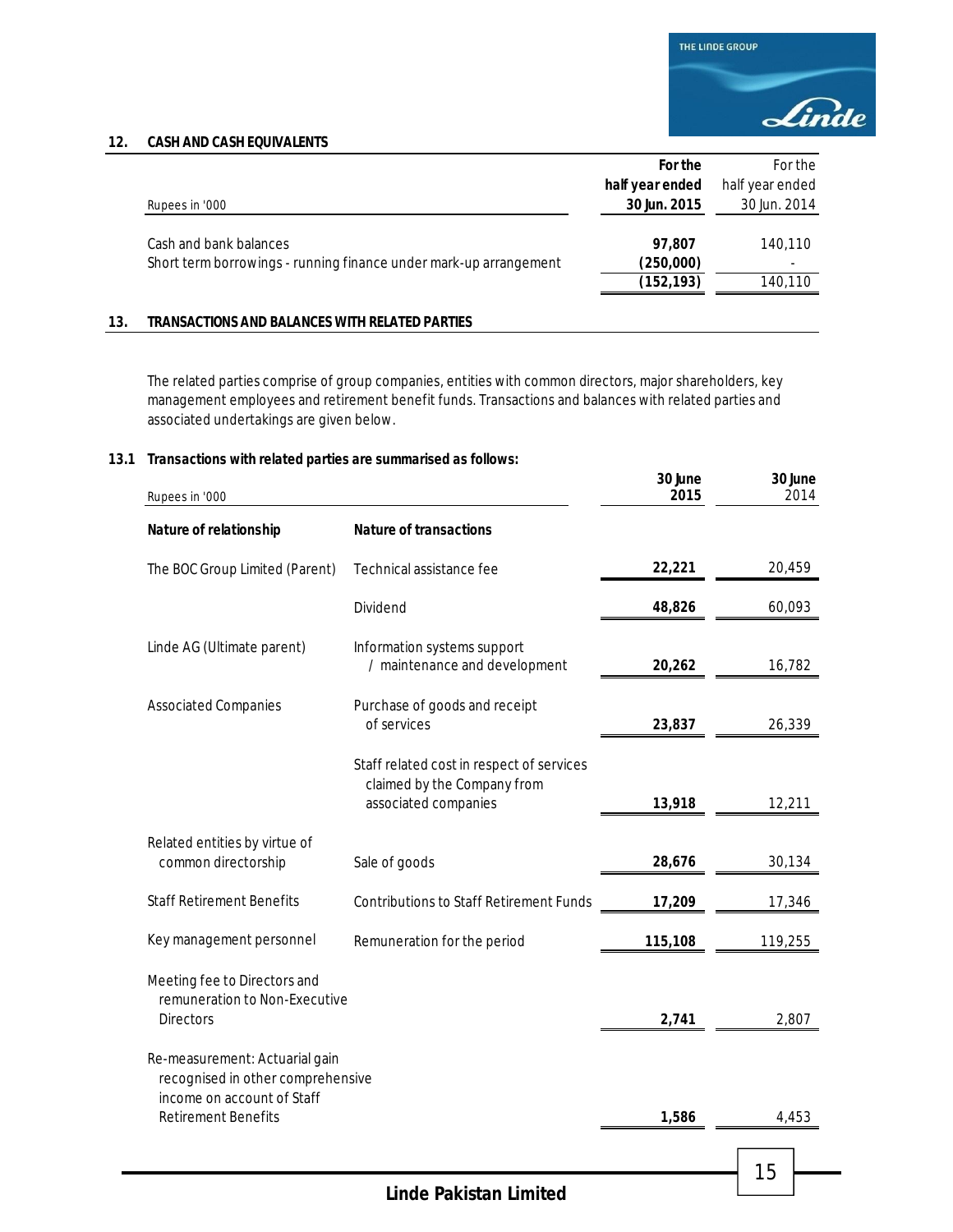

|                                                                                   | 30 June     | 31 December |
|-----------------------------------------------------------------------------------|-------------|-------------|
| Rupees in '000                                                                    | 2015        | 2014        |
|                                                                                   | (Unaudited) | (Audited)   |
| 13.2 Balances with related parties are summarised as follows:                     |             |             |
| Receivable from associates in respect of trade debts                              | 7,373       | 5,088       |
| Receivable from Staff Retirement Funds                                            | 692         | 810         |
| Payable to holding company / associates in respect of<br>trade and other payables | 180,830     | 176,113     |

**13.3** Sales, purchases and other transactions with related parties are carried out on commercial terms and conditions. The cost of technical assistance fee has been determined on the basis of agreement, duly acknowledged by the State Bank of Pakistan, between the Company and The BOC Group Limited based on an agreed methodology consistently applied.

### **14. CORRESPONDING FIGURES**

The condensed interim balance sheet has been compared with the preceding balance sheet as at 31 December 2014, whereas the condensed interim profit and loss account, condensed interim statement of comprehensive income, condensed interim cash flow statement and condensed interim statement of changes in equity have been compared with the corresponding period of the previous year. Corresponding figures have been rearranged and reclassified, wherever necessary, for the purposes of comparison and has no material effect.

### **15. DATE OF AUTHORISATION**

This condensed interim financial information was authorised for issue on 31 August 2015 by the Board of Directors of the Company.

**Muhammad Ashraf Bawany** Chief Executive

humawa Hamid

**Munnawar Hamid OBE** Chairman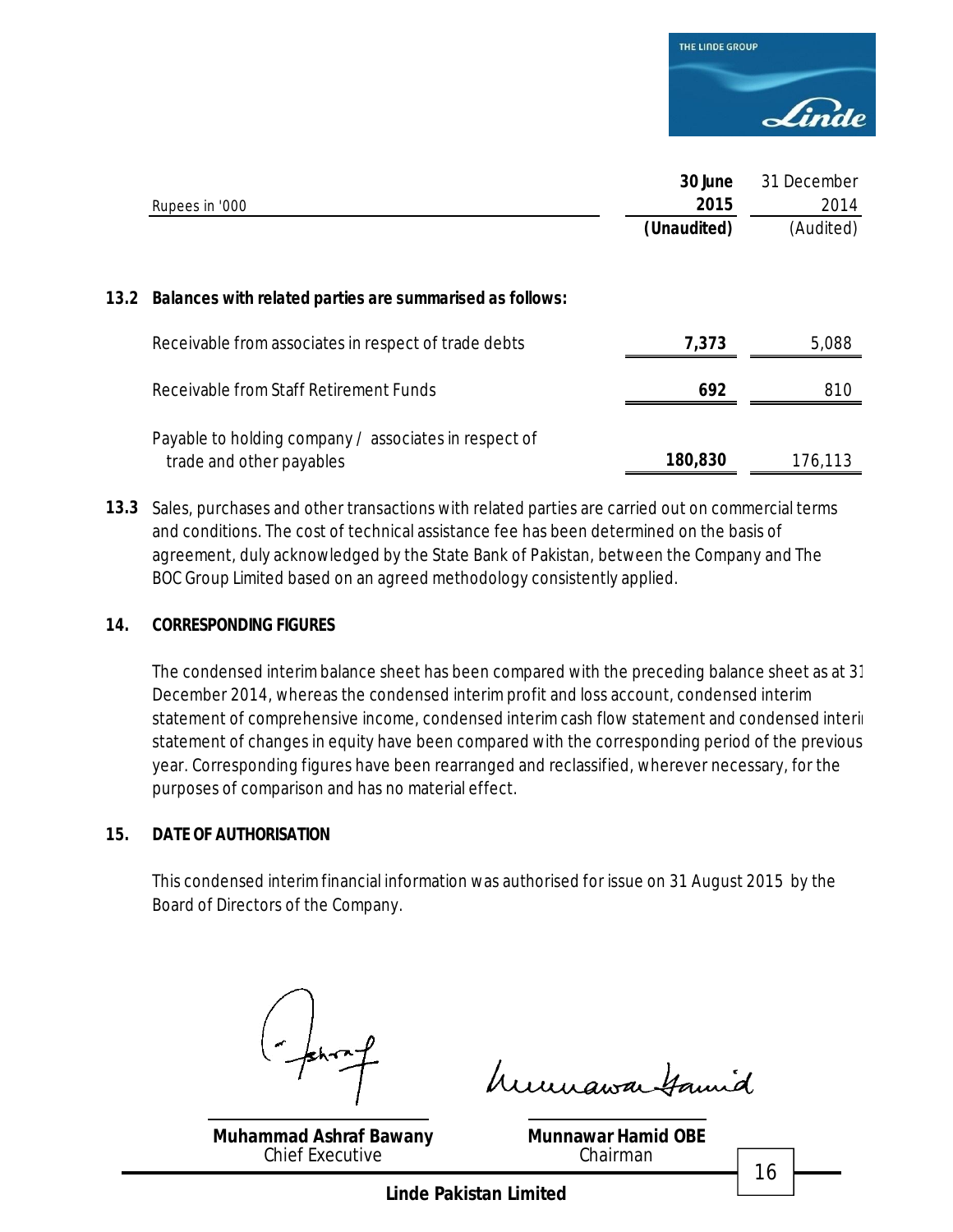

# Our products and services

In Pakistan our business and reputation is built around our customers. Whatever the industry or interest, we continue to respond to its needs as quickly and effectively as possible. The ever-changing requirements of customers are the driving force behind the development of all our products, technologies and support services. Linde Pakistan provides gas products, facilities and turnkey services and solutions which are customized to meet the unique needs of our customers and add value to their businesses. Our competitive advantage is our extensive process engineering, project development and comprehensive product portfolio. We have the widest range of bulk and compressed gases product lines as well as welding consumables, equipment and safety gear. At Linde, our highly qualified and experienced engineers, product managers, technologists and marketers excel at providing dedicated support. A Linde customer receives for each gas application, the complete solution – gas, know-how, tailor-made hardware and customized services.

Compressed oxygen High precision flowmeters

High purity gases Regulators **Calibration mixtures** Helium (liquid & compressed) Management System)

 Liquid nitrogen Compressed medical oxygen Fortrex E7018 Liquid argon Nitrous oxide Mild steel welding electrodes – Pipeline hydrogen ENTONOX<sup>®</sup> ENTONOX<sup>®</sup> Zodian Universal E6013 Trailer hydrogen Specialty medical gases & mixtures e.g. Mild steel welding electrodes – Liquid carbon dioxide helium, carbon dioxide, heliox etc. Matador®47 E6013

 Aviation oxygen Suction injector units and oxygen therapy **Welding machines** Compressed nitrogen products Automatic Compressed argon ENTONOX® delivery systems, complete Semi-automatic Compressed air with apparatus, regulators and cylinders. Manual Compressed hydrogen Medical Air, Vacuum and AGSS Plants Compressed carbon dioxide Medical Gas Pipeline Accessories Dissolved acetylene Medical Gas Distribution System Medical Gas Source Equipment

#### **Speciality gases Medical engineering services Welding accessories**

 Research grade gases Consultation, design, installation and Cutting torches Gaseous chemicals service of medical gas pipeline systems Welding torches  $(O_2, N_2O, Air, Section etc)$  Cutting machines Argon mixtures Safety, quality, risk analysis & training on Gas control equipment Welding gas mixtures medical gas pipeline systems Safety equipment Sterilization gases Authorized Person Training for Hospital Staff Matador cutting and grinding discs Propane Qi Facility Management (Gas Pipeline and wheels Refrigerants Qi Point Analysis (Point to Point **PGP – others** Verification System) Dry ice

#### Industrial gases **Healthcare** Healthcare Welding & others

#### **Bulk gases Medical gases Welding consumables**

 Liquid oxygen Liquid medical oxygen Low hydrogen welding electrodes – Industrial pipelines Stainless steel electrodes Special electrodes **PGP gases Medical equipment** MIG welding wires